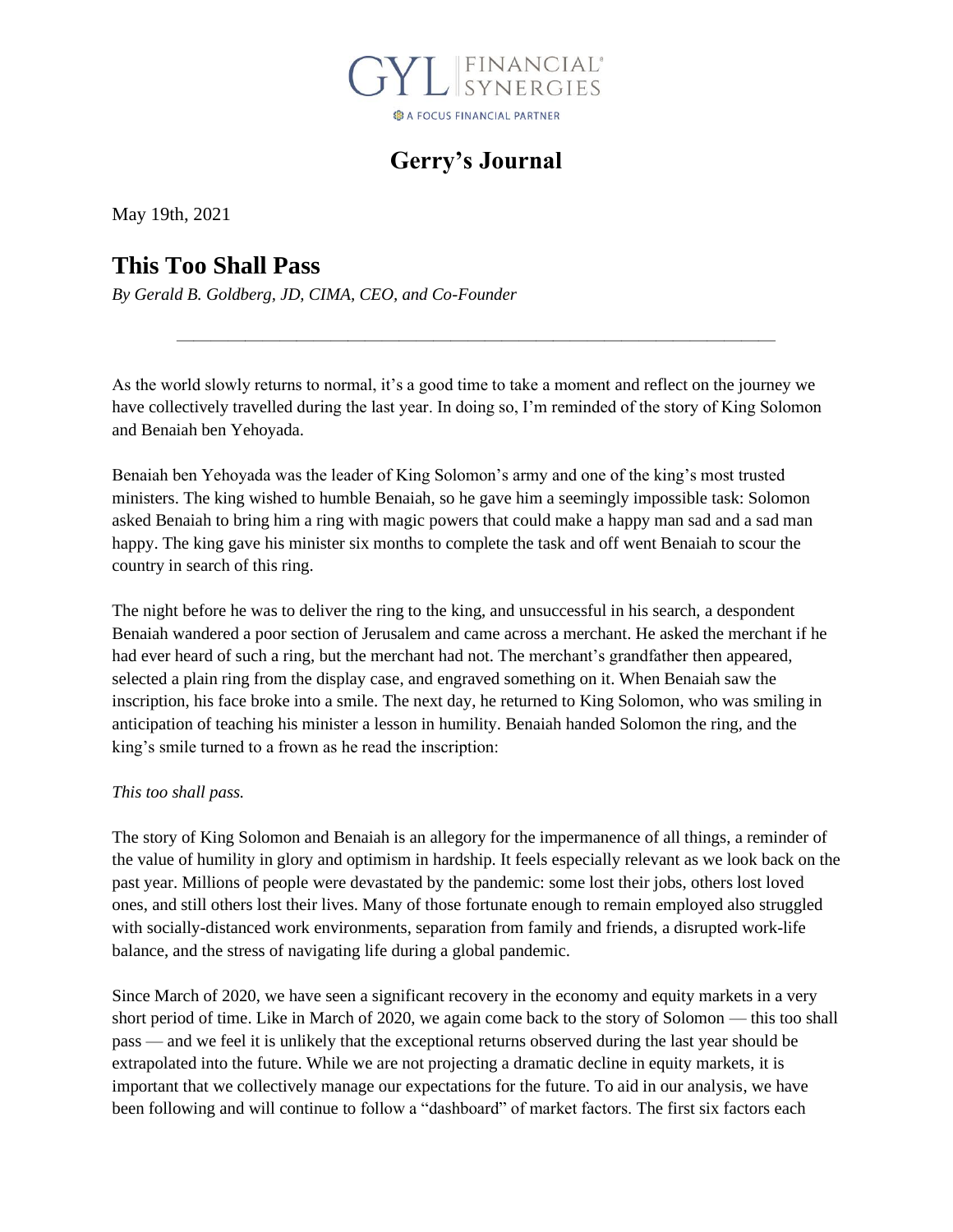## L FINANCIAL<sup>®</sup><br>SYNERGIES

#### **B** A FOCUS FINANCIAL PARTNER

have the potential to influence the direction of global investment markets, and the final factor is what we believe is the best way to navigate through these markets. Taken together, these factors form the acronym VERITAS.

- **V**accination program
- **E**conomy
- **R**ates
- **I**nfrastructure
- **T**axes
- **A**sset bubbles
- **S**trategic allocation

What follows is our perspective on each of these critical topics.

#### **Vaccination program**

Since the pandemic began, the ongoing rollout of the COVID-19 vaccination program has had the greatest impact by far on past and present market developments. When the pandemic first hit, many believed it would be years before a viable vaccine could be developed; after all, coronaviruses and rhinoviruses share a number of similarities, but no vaccine has ever been developed for the common cold. Fortunately, we saw a number of vaccines being developed and put into operation at the end of 2020. In January 2021, vaccination rates averaged around 350,000 people per day; by April, rates averaged over 3 million vaccinations per day. So far in May, the number has come down to a little more than 2 million per day<sup>1</sup>, but overall the progress we have made is remarkable, and it portends a light at the end of the tunnel.

That said, however, the base case that has been incorporated into our economic recovery and our ability to resume some level of normalcy (e.g., going out to restaurants, visiting friends and family) is still predicated upon the assumption that we will maintain the rate of progress we have seen thus far. Achieving full vaccination — or as close to it as is reasonably possible — in the United States is the first priority, but we won't be able to fully put the pandemic behind us unless we can achieve the same success across the globe. Accordingly, it is vitally important for the U.S. to provide as much support and assistance as possible to not only its own citizens but to citizens of the globe. In the meantime, if new mutations or variants emerge that are more contagious or more lethal, then our base case assumptions will be disrupted, and the capital markets will respond accordingly.

### **Economy**

The economy is recovering well, with Q1 data released on April 29th showing a quarterly GDP growth rate of 6.4%.<sup>2</sup> With the exception of the Q3 recovery of last year, which had a print of 33.4%<sup>3</sup>, you would have to go all the way back to Q2 2003 to find a quarter that had a stronger period of growth in terms of GDP than the one that just concluded.<sup>4</sup> But remember: this too shall pass. There are still 8 million people

<sup>1</sup> Our World In Data, *Coronavirus (COVID-19) Vaccinations.* [\(Link\)](https://ourworldindata.org/covid-vaccinations)

<sup>&</sup>lt;sup>2</sup> CNBC. *Consumer-fueled economy pushes GDP to 6.4% first-quarter gain.* (*Link*)

<sup>3</sup> Associated Press, *Q3 GDP estimate gets a slight upgrade to 33.4% growth.* [\(Link\)](https://apnews.com/article/business-united-states-coronavirus-pandemic-economy-ab92687e171305e3e6010d4daa32e1dd)

<sup>4</sup> CNN Money, *U.S. economic growth revised up.* [\(Link\)](https://money.cnn.com/2003/11/25/news/economy/gdp/index.htm)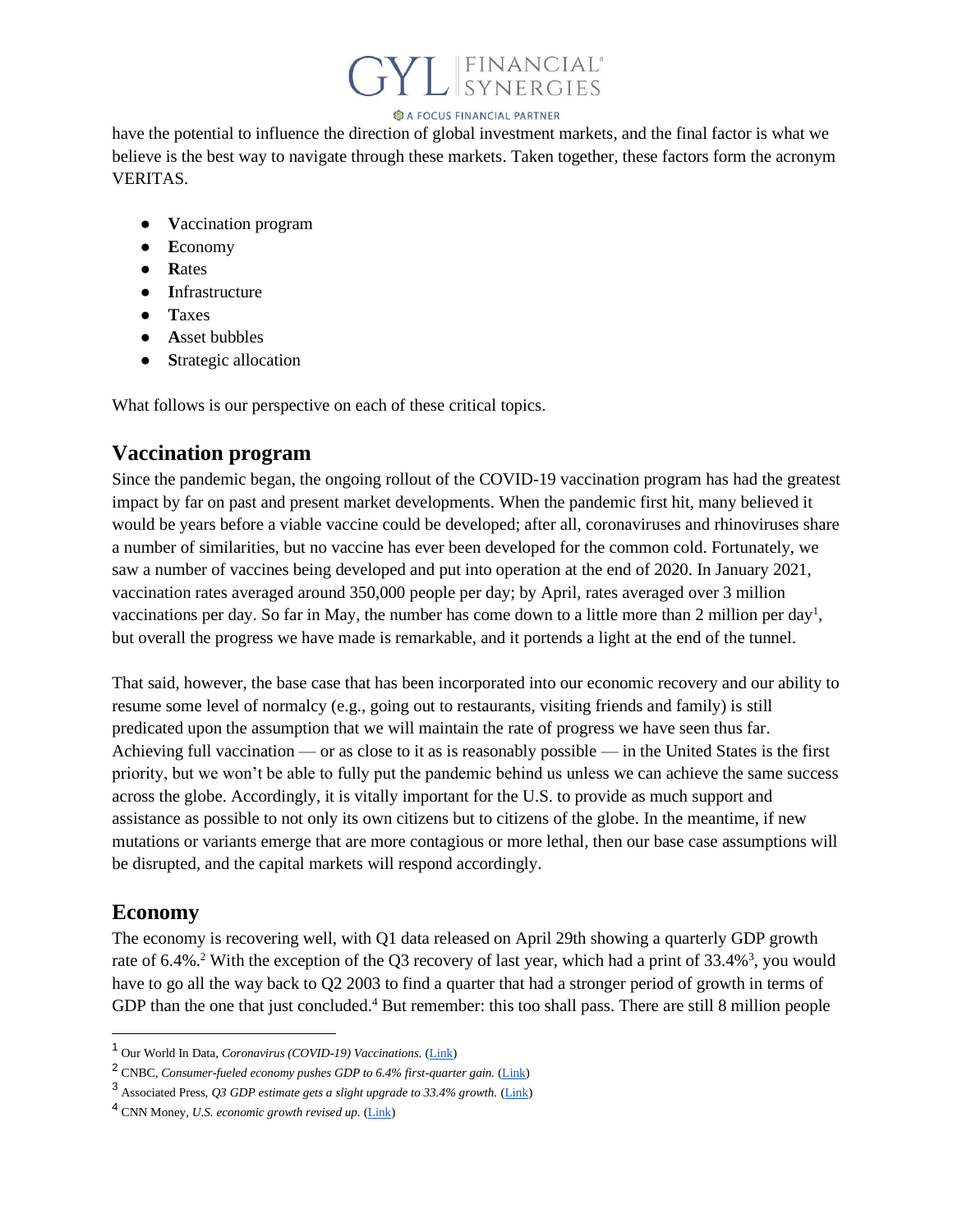# FINANCIAL<sup>®</sup><br>SYNERGIES

**B** A FOCUS FINANCIAL PARTNER

who lost their jobs due to the pandemic and are still unemployed.<sup>5</sup> The economic recovery is continuing, but it will not just be smooth sailing as there will doubtless be some choppy seas to navigate.

#### **Rates**

Interest rates are another area of great importance. At the end of 2020, 10-year Treasuries were yielding less than 1%; during Q1 2021, Treasuries moved close to 1.75% before settling in the 1.55–1.65% range, where they remain today.<sup>6</sup> This may not sound significant, but for the bond market, this was a massive move. It is a great time to be a borrower, but opportunities for fixed income investors remain limited. And while the Federal Reserve has continued to express its commitment to maintaining accommodative monetary policy, it is only one player, albeit an important one, in determining where interest rates are and will be going forward. If the bond market anticipates that we will be entering a period of above average inflation, you can anticipate that interest rates will move higher. As mentioned in Barron's this week, "Reported inflation, even with its flaws, has started to rankle investors worried that the Fed might already be behind the curve. Consumer price index, or CPI, data from this past week show that prices rose 4.2% in April, or 3% without food and energy." <sup>7</sup> We will be closely watching rates — and inflation — in the coming months.

#### **Infrastructure**

Infrastructure has been a popular talking point in recent years, and it has been clear for decades that a refresh of U.S. infrastructure is badly needed. Our roads, railways, bridges, and airports have fallen into disrepair. This presents security issues (for example, the recent ransomware attack on our pipeline infrastructure) and safety issues; beyond that, without an efficient and robust infrastructure, the U.S. economy is operating at a competitive disadvantage.

There is bipartisan consensus on Capitol Hill and Pennsylvania Avenue that our infrastructure must be addressed, but as is often the case, the devil is in the details. Democrats have proposed the American Jobs Plan at a projected cost of \$2.3 trillion<sup>8</sup>, while the Republicans' plan would be less than one quarter of that amount (\$568 billion).<sup>9</sup> Once upon a time, the "b-word" (billion) represented a significant government expenditure and got people's attention; these days, that seems to be reserved for the "twords": trillions and taxes.

### **Taxes**

The new tax initiatives proposed by progressive congressional Democrats and the White House give new meaning to the phrase "go big or go home." The tax proposals are remarkably ambitious, as are the initiatives that the tax revenue would fund: the \$1.8 trillion American Families Plan would increase the corporate income tax rate and use the additional funds to address teacher shortages, provide comprehensive paid family and medical leave, expand nutrition assistance, invest in mental health

<sup>5</sup> Reuters, *With 8 mln Americans out of work, why are more companies not filling jobs?* [\(link\)](https://www.reuters.com/business/whats-up-with-labor-market-probably-wont-know-until-fall-2021-05-06/)

<sup>6</sup> U.S. Department of the Treasury, *Daily Treasury Yield Curve Rates*. [\(Link\)](https://www.treasury.gov/resource-center/data-chart-center/interest-rates/pages/TextView.aspx?data=yieldYear&year=2020)

<sup>7</sup> Barron's, *Inflation Is Here and Hotter Than It Looks. Why It's Time to Worry.* [\(Link\)](https://www.barrons.com/articles/inflation-is-here-and-rising-51621025783)

<sup>8</sup> Forbes, *Biden Aims to Create Millions Of Jobs With New \$2 Trillion Economic Plan.* [\(Link\)](https://www.forbes.com/advisor/personal-finance/biden-american-jobs-plan/)

<sup>9</sup> NPR, *Countering Biden, Senate Republicans Unveil Smaller \$568 Billion Infrastructure Plan.* [\(Link\)](https://www.npr.org/2021/04/22/989841527/countering-biden-senate-republicans-unveil-smaller-568-billion-infrastructure-pl)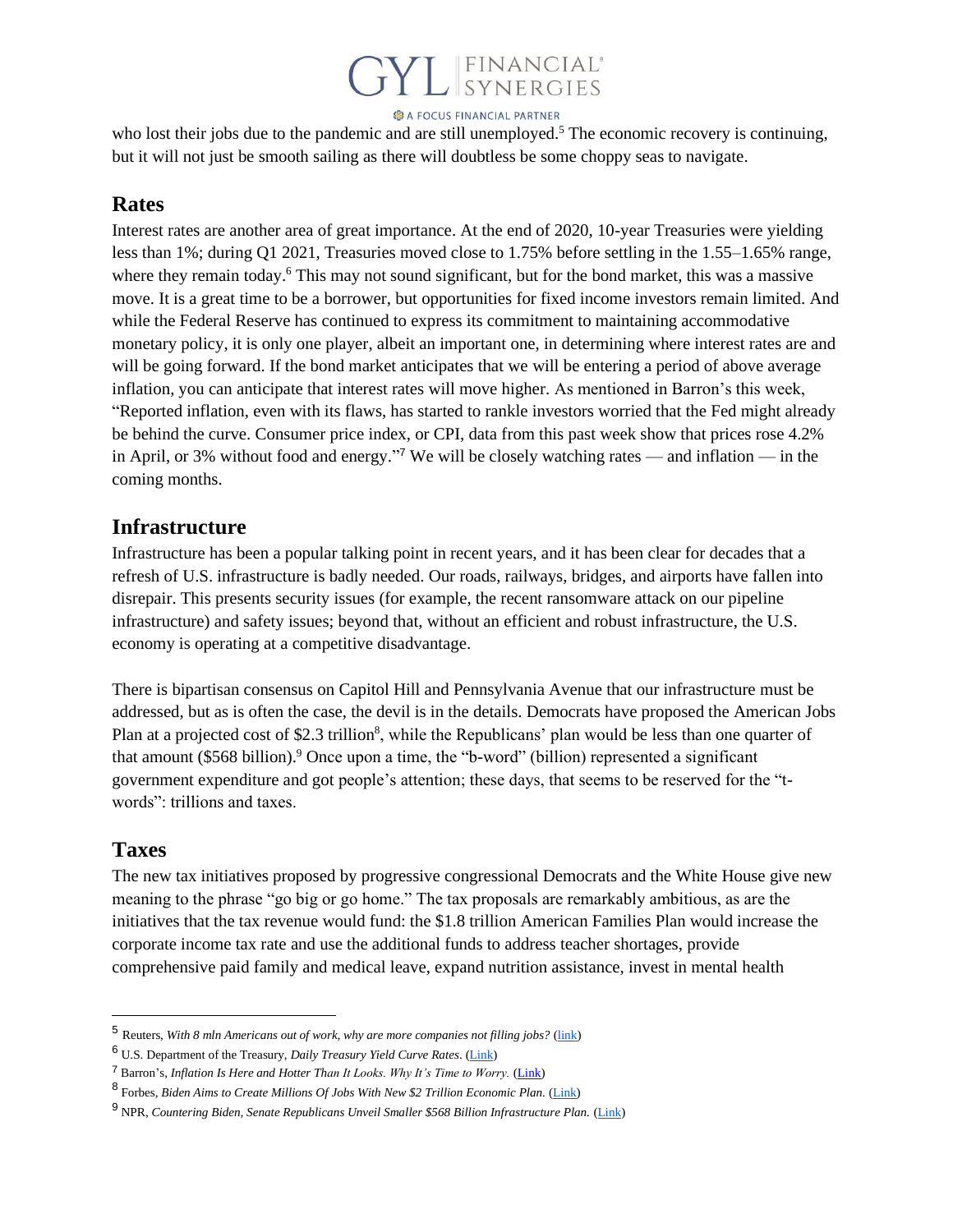# L FINANCIAL<sup>®</sup><br>SYNERGIES

#### **B** A FOCUS FINANCIAL PARTNER

services, and expand tax credits for working families.<sup>10</sup> The aforementioned \$2.3 trillion American Jobs Plan would fund infrastructure improvements primarily through an increase in the capital gains tax rate on those in higher income brackets.<sup>11</sup> And remember, these proposals are in addition to the \$1.9 trillion American Rescue Plan that already passed earlier this year.<sup>12</sup> In all, this represents nearly \$6 trillion in potential spending, with a variety of suggested ways to fund that cost.

The word "unprecedented" is often overused, but in this case, it is an apt characterization. While we are hopeful a reasonable compromise will be reached, if these plans were to be implemented as they are now, there would be some worrisome elements, including increasing capital gains tax rates from 23.8% to 43.4% (not including any state capital gains taxes). And there remains debate whether a significant rate increase would bolster tax revenue: according to research by the Tax Policy Center, the revenue from the long-term capital gains tax is maximized around 28%, after which revenue recognition may decline.<sup>13</sup>

It is unclear at this time what will be passed by Congress. Democrats need unanimous agreement on their proposals in the Senate, which is far from a foregone conclusion. If the majority of these initiatives do pass and lead to significant tax increases, it is very likely that Democrats will lose their slim Senate majority in the midterm elections. Is there room for compromise? Is there a way to focus on addressing the mission-critical elements of infrastructure that are necessary for national security and economic prosperity? It remains to be seen, but we remain cautiously optimistic.

#### **Asset bubbles**

Whether we are, in fact, in an asset bubble depends primarily upon your view of interest rates. If you believe interest rates will remain low for an extended period of time, you can justify *some* of the multiples that investors are willing to pay for certain companies. In our view, however, interest rates are unlikely to remain at these low levels for very long, and a gradual rise in rates in response to continued economic expansion is not necessarily the negative that is often portrayed.

First, an interest rate increase would create greater opportunity in fixed-income securities; as interest income comes off, or bonds mature, proceeds can be reinvested into higher-interest-earning bonds. Second, an interest rate increase would reintroduce some discipline into the borrowing process. We are seeing companies take advantage of low rates and add additional leverage, but as Warren Buffet famously said, "Only when the tide goes out do you discover who's been swimming naked." When interest rates move up and the tide goes out, the companies that took on a lot of variable debt now will face additional stress on their income statements, and their valuations will be adjusted accordingly — assuming, of course, they can afford to service those debts.

<sup>10</sup> The White House, *American Families Plan*. [\(Link\)](https://www.whitehouse.gov/american-families-plan/)

<sup>11</sup> The White House, *American Jobs Plan*. [\(Link\)](https://www.whitehouse.gov/american-jobs-plan/)

<sup>12</sup> The White House, *American Rescue Plan*. [\(Link\)](https://www.whitehouse.gov/american-rescue-plan/)

<sup>13</sup> Tax Policy Center: *A New Study Suggests Congress Could Raise Money By Increasing Capital Gains Taxes To 47 Percent. But There Is A Catch.* [\(Link\)](https://www.taxpolicycenter.org/taxvox/new-study-suggests-congress-could-raise-money-increasing-capital-gains-tax-rates-47-percent)